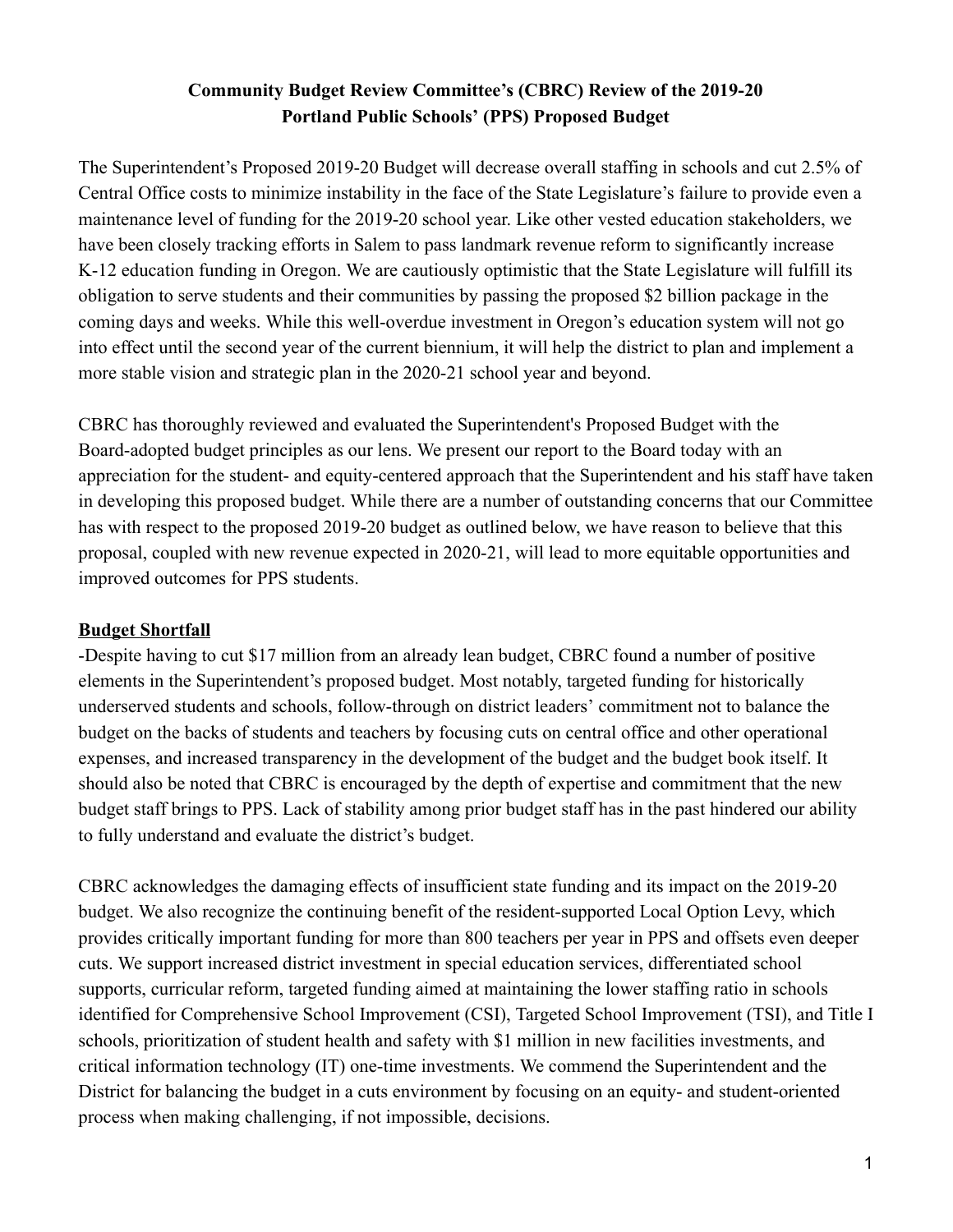It should be noted that there has been a great deal of blame for our underfunded schools placed on public school teachers who receive Public Employees Retirement System (PERS) benefits. PPS perpetuates this misinformation by alleging that the increase in PERS is why we are budgeting for a \$17 million loss this coming school year when, in fact, this is not the case. Not only is the underfunding the result of a failure on the state's part to have a contingency plan for the increasing costs of PERS, but it is misleading when state and local government employees are also eligible members of PERS. Funding our public schools and funding PERS are two separate conversations, and neither should be held responsible for the state's inability to properly fund the other.

# **Equity**

CBRC acknowledges and supports the district's use of the Racial Equity Social Justice (RESJ) lens in the development of the proposed budget. We fully support preserving and in some cases increasing spending in historically underserved Title I schools in the face of budget cuts. CBRC supports the district-developed decision-making process for determining how each school's equity allocation is spent, evaluated, and whether it achieves the desired outcomes. However, it is still challenging to understand the extent to which the new staffing model and equity allocations are, in fact, achieving their desired outcomes, making it difficult to fully evaluate the proposed budget from an equity standpoint.

Further, CBRC is concerned that the district's focus on equity may be undermined by the lack of transparency and accountability for independent school foundations. Many schools with independent school foundations are raising significant revenue to further enhance learning experiences and opportunities attheir already enriched schools. The impact, unintended or not, is that opportunity and achievement gaps between students attending schools in wealthier communities and their less-affluent counterparts are exacerbated despite the district's efforts to level the playing field. CBRC urges the Board to take action to ensure more transparency with respect to fundraising for schools, including, but not limited to, collecting and reporting on all school-level revenue raised via foundations to better understand whether and to what extent it is impacting goals for more equitable spending and outcomes.

We also understand that while the 2019-20 proposed budget does not include any new spending on PPS's contract for the district boundary study, the work will continue in the coming year. CBRC urges the Board to consider impacts of the study's findings and recommendations on equity spending and goals as they review and approve next year's budget.

# **Reserves**

In 2016, CBRC presented to the Board a revised reserves policy with the goal of increasing unassigned contingency to 5% by 2021 and 10% by 2026. On April 19, 2017, the Board unanimously approved the new reserves policy. Recently, the Policy and Governance Committee has recommended a revision of the policy that changes the long-term goal to a *range* of 5-10%, specifies contingency spending, and removes all goal dates from the policy.